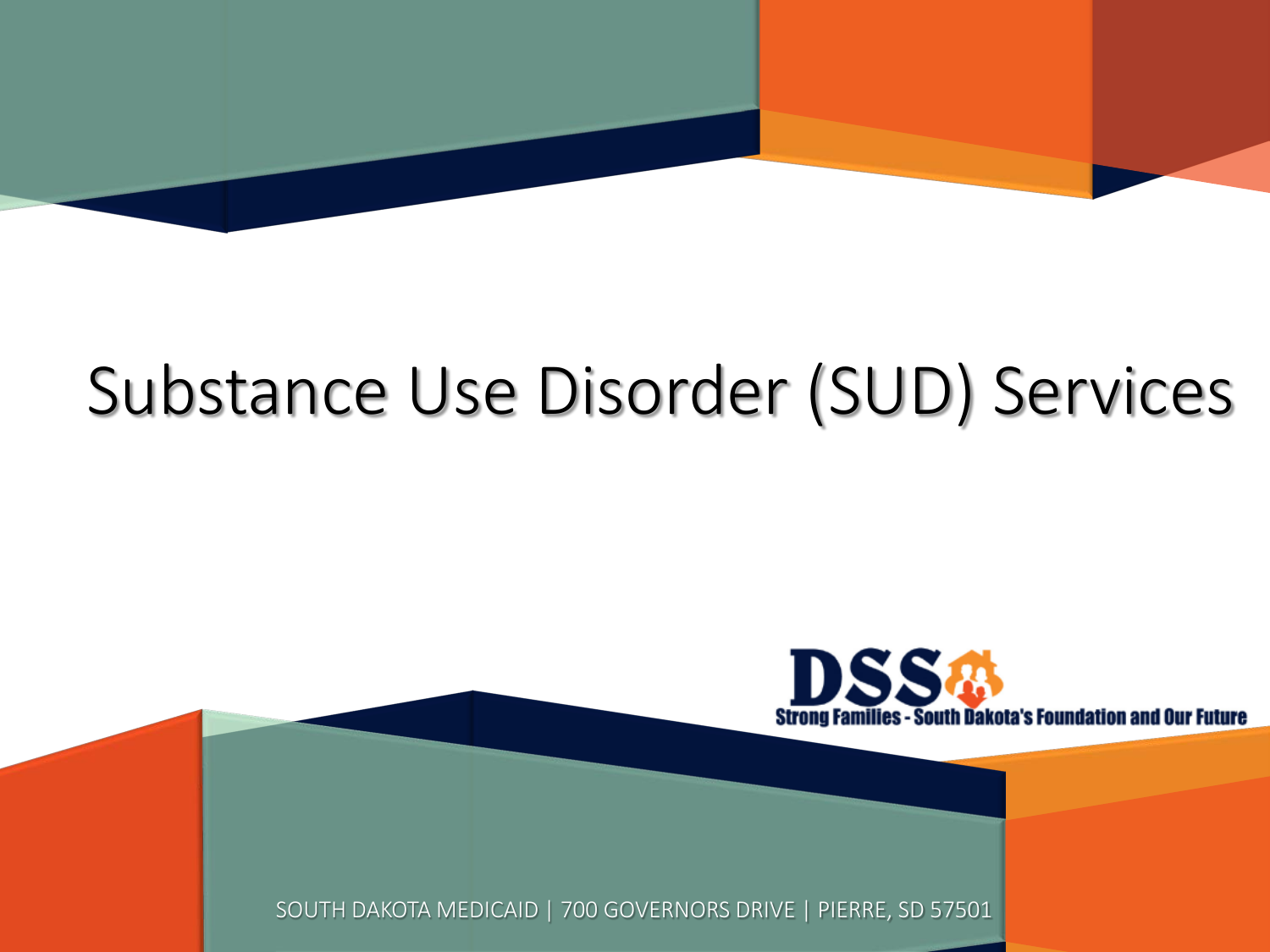## JULY 1 IMPLEMENTATION

- Substance use disorder services will be covered for all adults effective July 1. Current coverage is limited to pregnant women and adolescents.
- Covered services include:
	- **Integrated assessment;**
	- **Crisis intervention services;**
	- Outpatient treatment programs;
	- Intensive outpatient treatment programs;
	- Day treatment programs;
	- Clinically-managed low-intensity residential treatment programs;
	- Clinically-managed high-intensity residential treatment programs for adults;
	- Medically-monitored intensive inpatient treatment programs;
	- Psychiatric residential treatment programs for substance use disorders for individuals under age 21; and
	- Chronic care management for individuals with a substance use disorder, severe dependence, and functional impairments,

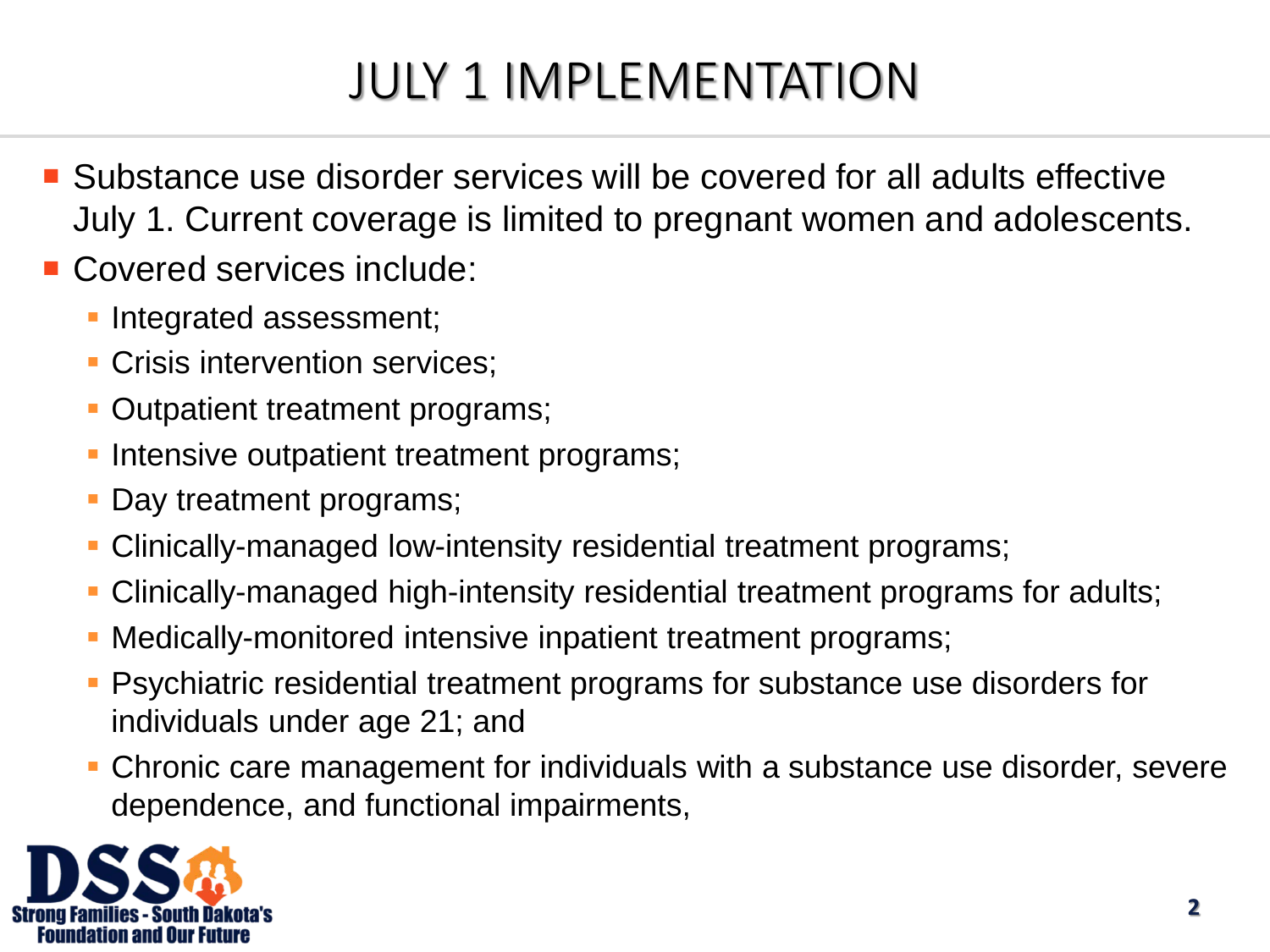### JULY 1 IMPLEMENTATION

- **Providers must be accredited or deemed accredited by the Division of** Behavioral Health in the Department of Social Services.
	- A tribal SUD 638 program may be deemed accredited by the Division of Behavioral Health if the program meets the minimum national or applicable standards of the IHS standards for that level of care and is in good standing with IHS.
- State Plan Amendment
	- DSS will submit a State Plan Amendment to CMS with a July 1 effective date with the change.
- Administrative Rules of South Dakota
	- DSS will update Chapter 67:16:48 with the change.